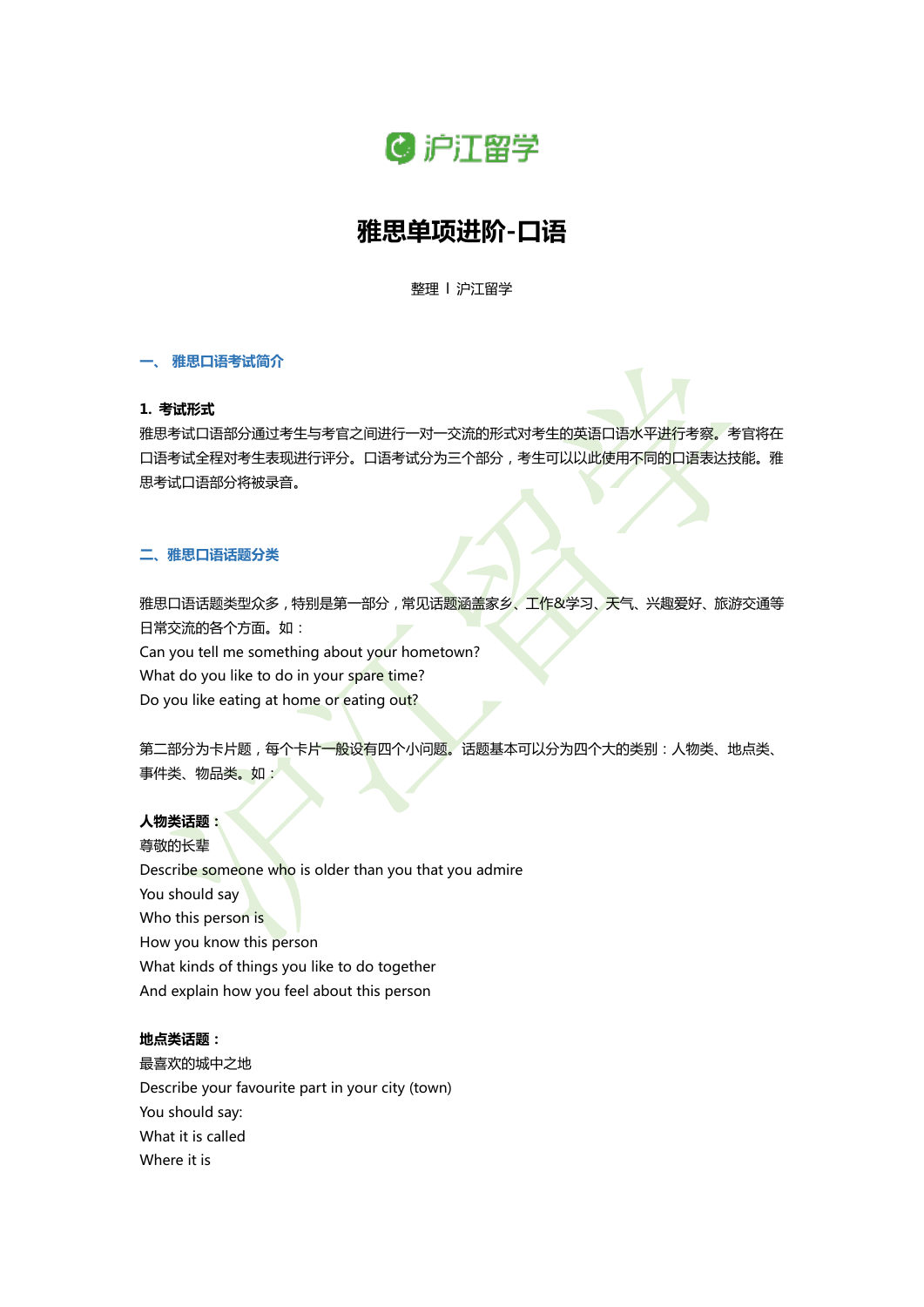When you like to visit And explain why it is your favourite part.

# **事件类话题:**

早起 Describe an occasion you got up extremely early You should say: What time you had to get up; What you got up for; Who you were with that day; And explain your feelings about getting up early that day.

# **物品类话题:**

# APP

Describe a program or application in your computer or phones You should say: What the app/program is When, where you found it How you use it And how you feel about it

一般情况下, 第二部分卡片题中前三个小问是 facts, 陈述事实, 最后一个小问是 opinion, 谈一下自己对 这个话题的看法。

第三部分是延展话题,内容建立在第二部分卡片题的基础上。常见的第三部分问题类型有对比类、分析类、 选择类、解决方案类等等。如:

# **对比类:**

Do you think old people and young people spend their leisure time in the same way? What are the differences between male's favourite sports and female's favourite sports?

# **分析类:**

What do you think of celebrity endorsement? What influences does tourism have on a country? Do you think it's reasonable for athletes to earn a high salary?

# **选择类:**

Do you prefer shopping online or shopping in a store? Which do you think is more important, work experience or academic qualifications?

# **解决方案:**

Are there any effective ways to deal with traffic problems? What can we do to protect endangered animals?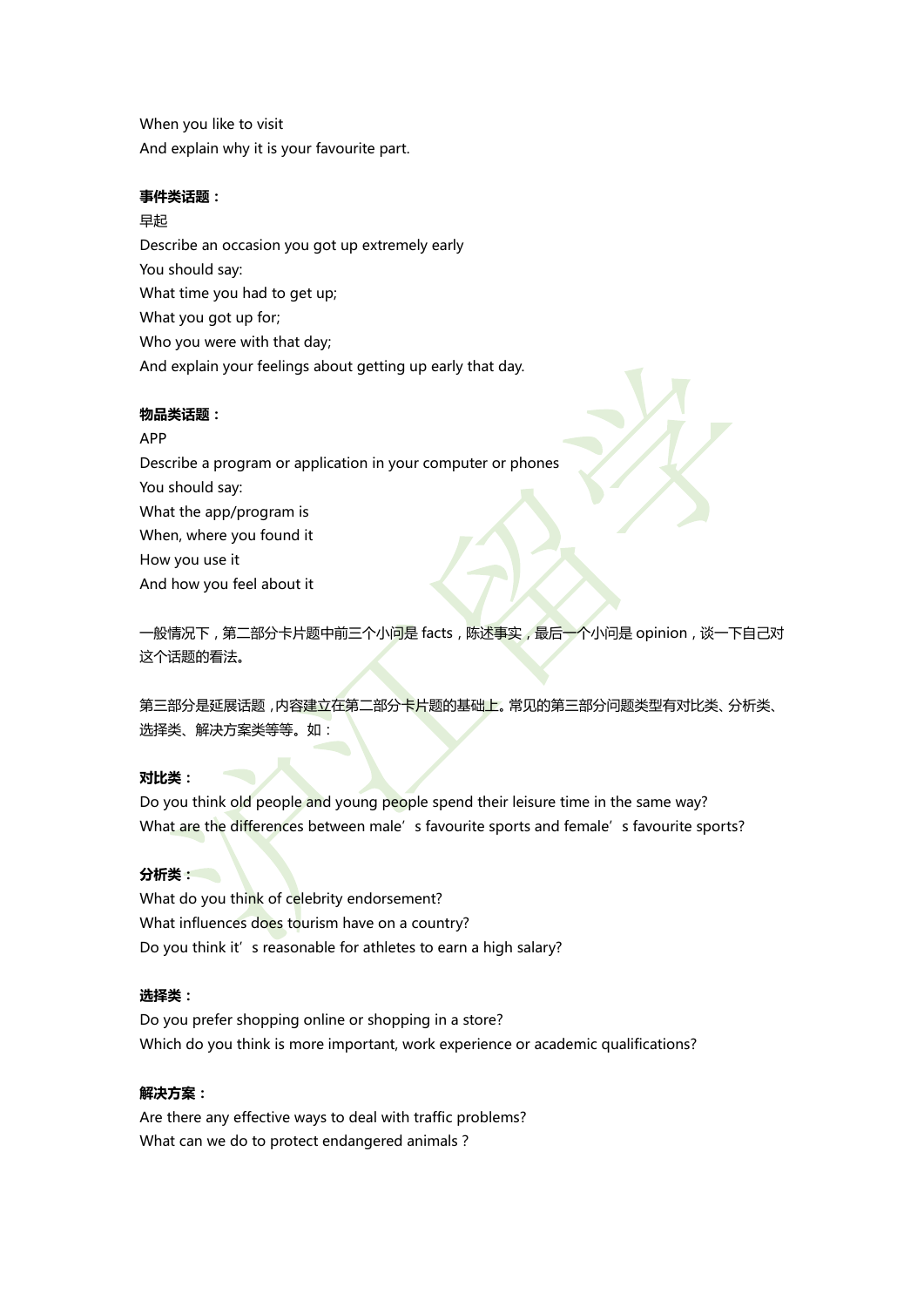# **三、各题型具体分析+示例**

### **1. 第一部分**

雅思口语第一部分属于聊天性质,说话应尽量自然,简单,随意一些,不可成段背诵从书上抄来的书面语。 其次, one-word answer 应避免。考生应首先对考官的问题做出回应, 然后再说上两三句话。 考官随时可能打断你,因为他必须控制考试的时间,所以你不用担心,静静听下一个问题就是了。

如:

**Q:** Can you tell me something about your hometown?

**A:** Sure. I'm a local citizen of Beijing, which is the capital of China. Beijing is a place where you can experience traditional Chinese culture and the unique charm of a modern metropolis.

**Q:** What do you usually do at weekends?

A: If the weather is nice, I'll go out for a short trip with my family or friends. There are lots of options like camping, hiking or cycling. But if the weather is lousy, I might just stay at home and play computer games.

### **2. 第二部分**

这个部分是考试的重点,卡片由考官选择,不是考生自己选择。在一分钟的准备时间内可以做笔记,做笔 记记下关键词就好,没有时间去写一整句话。如果卡片看不懂,可以问考官,但考官可以不作答。 一分钟 结束后,考官会告诉你可以开始讲了。在你说话的过程中,考官只听不说。 你说完后,考官一般会接着问 一两个后续问题,只需简单作答即可。

第二部分结束后,考官将收回卡片,笔和草稿纸。

我们以一个近期考题为例,来看一下第二部分应该如何回答: Describe a wild animal in your country. You should say: what animal it was what it looked like where you saw it and explain what people in your country feel about this animal.

#### **Sample answer:**

The wild animal I' d like to talk about is Red-crowned Crane. It inhabits mainly in the northern part of China. It is snow white with a black neck and black wings, and red stain on top of its head. It stands almost five feet tall and has a long pointy beak. I had a chance to see it in a Natural Reserve when I travelled to Yancheng.

Cranes are regarded as a bird of good luck and longevity in China. In Chinese culture, there have been a lot of legends and stories about cranes. But to me the most interesting story is that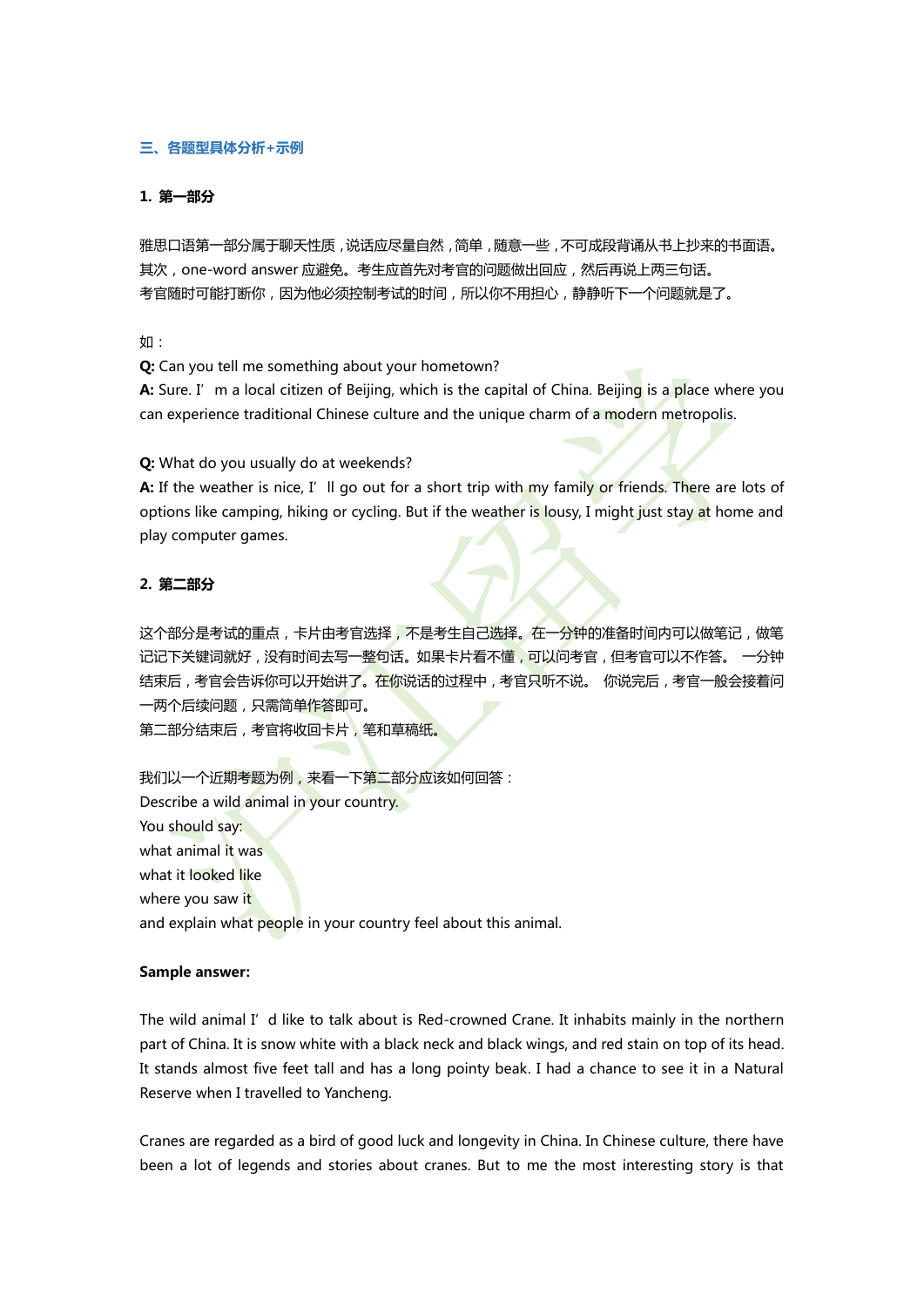although the cranes have so many good meanings, the red stain on its head is considered to be the most dangerous/deadly poison in Chinese legends, especially in Kong Fu stories.

Nowadays it is not common to see cranes in wildlife due to pollution and human activities, I think we need to take actions to protect such a beautiful and precious wild animal.

其中前三个小问题是 facts,描述时可将时间控制在一分钟之内;另外一分钟用于描述 opinion,即最后一 问,此处应该包含 2-3 个 supporting details.

#### **3. 第三部分**

这部分的考试模式和第一部分是一样的,一问一答。 不同于第二部分可以看到题目,所以一定要注意听考 官的问题。所问问题不再是关于你个人的情况了,通常是一些常见的社会话题。问题的主题是由第二部分 决定的。如果第二部分你描述的是一首歌,那么第三部分问的问题都会和音乐有关。如果第二部分描述你 最近学的一项运动,第三部分有可能问到男女从事运动项目的不同,做运动有什么好处等等。

这部分属于讨论性质,所以考官很可能会接着你的话茬往下问,或者对你的观点提出反驳。有时候会出现 听不懂问题的情况,因为单词及内容难度增加了,这时候不要慌,你可以让考官重复一遍,或者用更简单 的方式解释这个问题。

常见的第三部分问题类型有对比类、分析类、选择类、解决方案类等等。

第三部分最常见的对比通常有:男性与女性;老年人和年轻人;过去现在和未来;东方和西方等等。

下面以男性与女性为例,看一下第三部分的题目如何回答。

**Q:** What are the differences of shopping habits comparing men with women?

**A:** I have to say there are a lot of differences between men and women in terms of shopping habits. Men tend to rush into the store, get what they need and leave straight away. They don't care much about sales and promotions. However women are more likely to be shopaholics, they would spend hours in the shop, try on different items and still cannot decide which one to buy. And women are more easily attracted by various promotions. What's more, men are more into cars, sports facilities and electronic devices while women are more sensitive to fashion, cosmetics and food.

而分析类题目通常可以从同一事物的不同方面入手,常见的就是谈优点与缺点,好的方面和不好的方面。 当然也不一定两方面都要说,从同一个层面进行细节的拓展也可以。如:

### **Q:** How do you feel about celebrity endorsement?

**A:** It has distinct benefits and certain drawbacks. Research has indicated that customers are more likely to choose goods and services endorsed by celebrities than those without. For the bright side, celebrities with a positive image make consumers, especially their fans believe that what their idols endorse is the best, so the product will be the cash printer for the company. And the endorsement can also make the celebrity even more popular. It is definitely a win-win situation.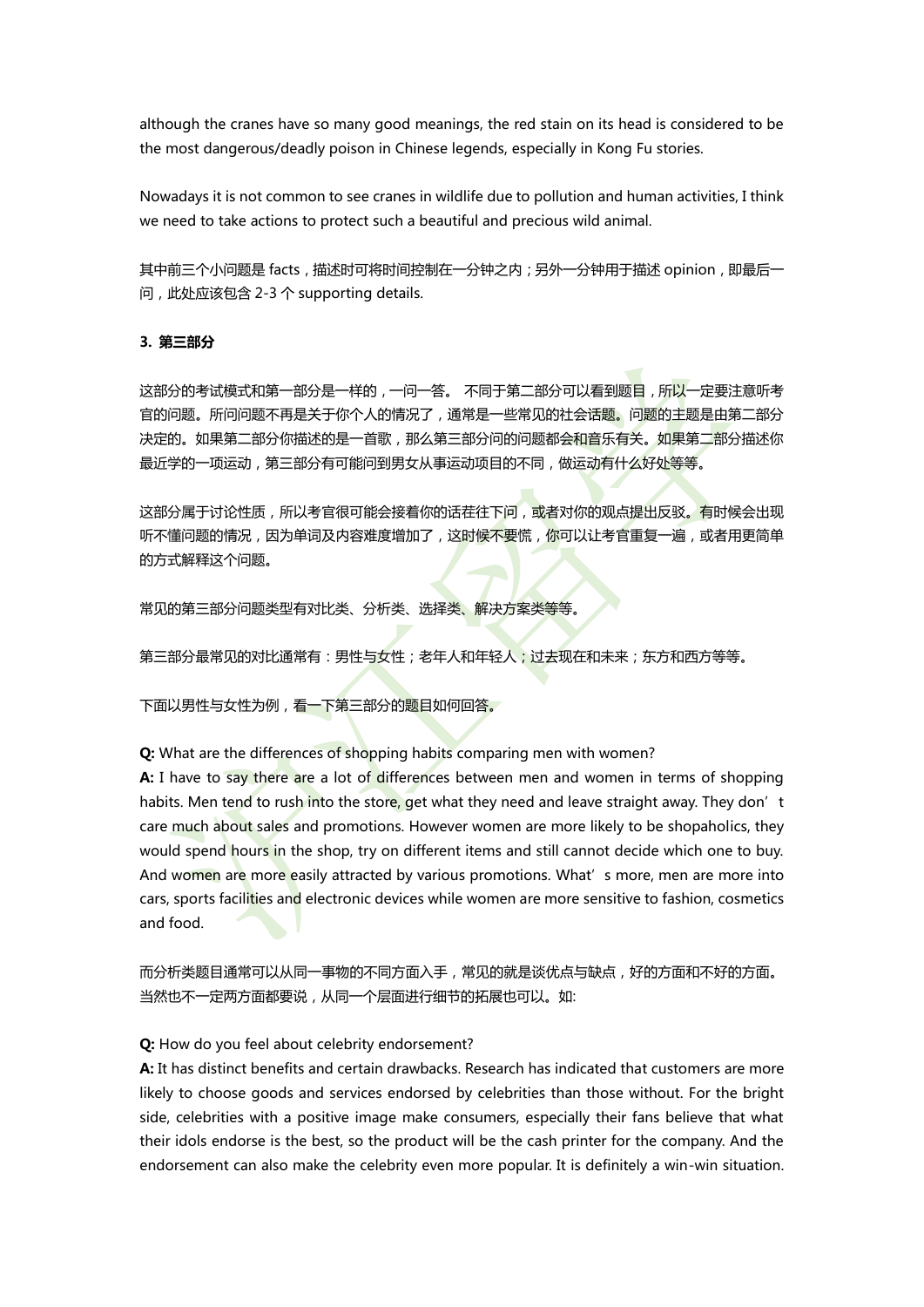But of course, we can't ignore its down side. It is extremely costly to hire an icon, and no one can guarantee the endorsement works successfully. What's worse, if the product is of bad quality, it would have a negative impact on the celebrity oneself and the society as a whole.

选择类题型主要是二选一或三选一, 我们尽量做到对每个方面都分析到位、深入,并选取其中一个方面, 解释为何 it outweighs other aspects. 如

**Q:** Do you prefer eating at home or eating in a restaurant?

**A:** I prefer eating in a restaurant. Indeed eating at home is very comfortable and much safer, however as I'm busy with my work every day, I don't have much time to prepare the ingredients and do the cooking, so I still go for eating out for its convenience.

有时候考官希望考生能对某些问题提出解决方案或改善办法。如果是社会问题,我们可以从政府角度进行 分析;如果是日常生活中的一些小问题,我们可以从自身经验来总结回答。如:

**Q:** Are there any effective ways to deal with traffic jam?

A: I think there are several effective methods to deal with the situation. From the government's perspective, a series of rules and regulations should be carried out to ease the traffic burden. For example to control the traffic by issuing the odd-and-even license plate rule. The government can also encourage citizens to use public transportation rather than private cars. And everybody should do whatever it takes to comply with all the relevant rules and regulations.

### **四、考试注意事项**

1. Keep the conversation going.

当你和某人谈话时,你都会希望对方完整回答你的问题。口语考试也是如此,首先要保证谈话持续进行, 不要只回答一个单字或者因为太过担心语法词汇错误而陷入迷之停顿。

2. Do not recite prepared answers

不要背模板。可以适当积累一些好的词组短语句型,但不要全文背诵。背得太多在考试时反而会使你分心, 甚至大脑一片空白。与考官保持自然的眼神交流。不要有太多的小动作。

3. Don't be too nervous

保持一定的紧张感有助于考试的发挥,但是太过紧张就很影响发挥了。有的考生会抱怨考官面无表情,考 官也是人,一整天甚至一整个周的考试下来他们也会很累。所以无论考官微笑与否,亲切与否,都应该放 平心态,淡定面对,当做一次和老外唠嗑的经历。要是实在紧张,就把考官想象成一个土豆。

#### **五,口语答题原则**

1.**语调一定要抑扬顿挫,不要平铺直叙。**用带有丰富感情色彩的词语,还可以相应的做点表情,叹叹气什 么的。